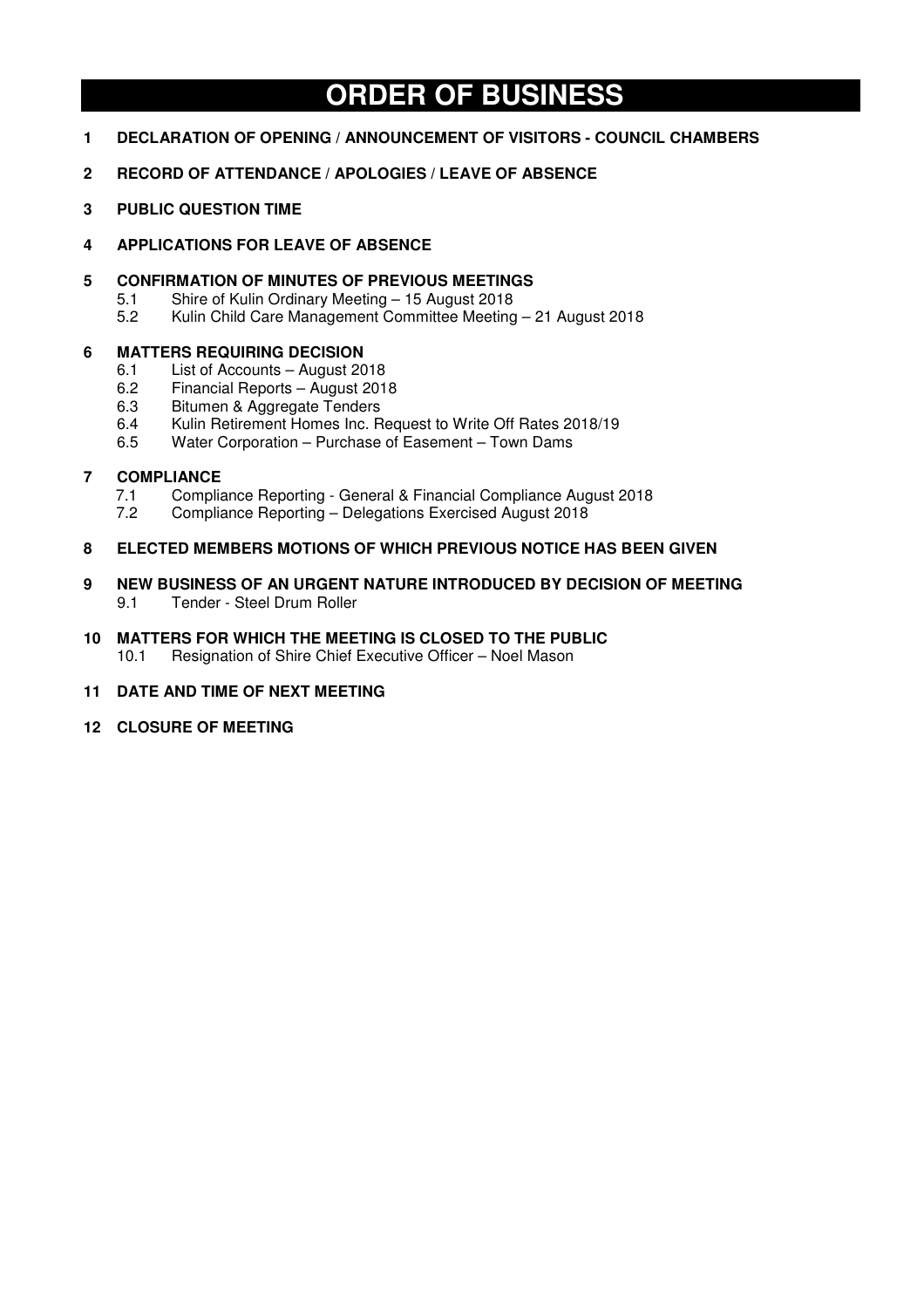**Minutes of an Ordinary Meeting of Council held in the Council Chambers on Wednesday 19 September 2018 commencing at 4.45pm** 

## **1. DECLARATION OF OPENING / ANNOUNCEMENT OF VISITORS**

Past Shire President Mr John Bell attended the meeting and was welcomed by the President – time being 4.50pm.

## **2. RECORD OF ATTENDANCE/APOLOGIES/LEAVE OF ABSENCE**

| Attendance          |                                |                     |
|---------------------|--------------------------------|---------------------|
| <b>BD</b> West      | President                      | West Ward           |
| <b>RD Duckworth</b> | Deputy President               | West Ward           |
| <b>HT</b> McInnes   | Councillor                     | <b>Town Ward</b>    |
| G Robins            | Councillor                     | <b>Town Ward</b>    |
| <b>B</b> Smoker     | Councillor                     | West Ward           |
| R Bowey             | Councillor                     | <b>Town Ward</b>    |
| <b>BP</b> Taylor    | Councillor                     | Central Ward        |
| M Lucchesi          | Councillor                     | <b>Central Ward</b> |
| L Varone            | Councillor                     | East Ward           |
| N Mason             | <b>Chief Executive Officer</b> |                     |
| J Hobson            | Manager of Works               |                     |

#### **APOLOGIES**

Cassi-Dee Vandenberg – Deputy CEO

**3. PUBLIC QUESTION TIME**  Nil

## **4. APPLICATIONS FOR LEAVE OF ABSENCE**

Cr Lucchesi indicated that he would be out of State of WA on private business when the next Council meeting is scheduled and requested leave of absence.

Having requested leave of absence Cr Lucchesi refrained from taking part in the discussion and voting.

#### **01/0918**

**Moved Cr Duckworth Seconded Cr Robins that Cr Lucchesi be granted leave of absence for the next Ordinary Council Meeting to be held on 17 October 2018.** 

 **Carried 8/0** 

## **5. CONFIRMATION OF MINUTES OF PREVIOUS MEETINGS**

Shire of Kulin Ordinary Meeting – 15 August 2018

**02/0918** 

**Moved Cr Mc Innes Seconded Cr Lucchesi that the minutes of the Ordinary Council Meeting held on 15 August 2018 be confirmed as a true and correct record.** 

 **Carried 9/0** 

Kulin Child Care Centre Management Committee Meeting – 21 August 2018

**03/0918** 

**Moved Cr Duckworth Seconded Cr Robins that the minutes of the Kulin Child Care Centre Management Committee Meeting held on 21 August 2018 be received.** 

 **Carried 9/0**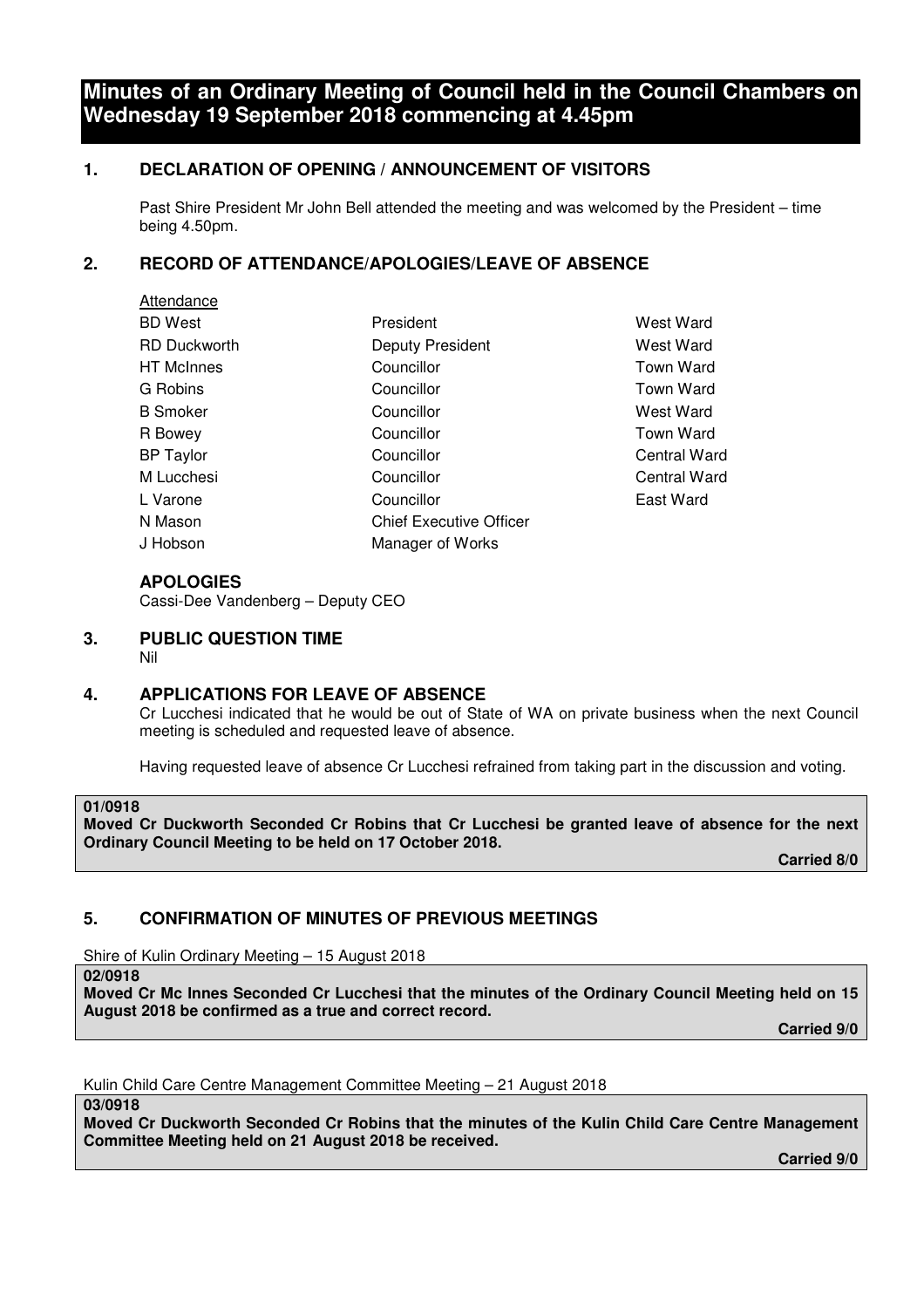## **6 MATTERS REQUIRING DECISION**

**Visitor – Mr John Bell entered the Council Chamber at 4.50pm.** 

## **6.1 List of Accounts – August 2018**

**RESPONSIBLE OFFICER:** DCEO **FILE REFERENCE:** 12.06<br>**AUTHOR:** DCEO **AUTHOR: STRATEGIC REFERENCE/S:** 12.01 **DISCLOSURE OF INTEREST:** Nil

#### **SUMMARY:**

Attached is the list of accounts paid during the month of August 2018 for Council's consideration.

**BACKGROUND & COMMENT:**  Nil **FINANCIAL IMPLICATIONS:**  Nil **STATUTORY AND PLANNING IMPLICATIONS:**  Nil **POLICY IMPLICATIONS:**  Nil **COMMUNITY CONSULTATION:**  Nil **WORKFORCE IMPLICATIONS:**  Nil

#### **OFFICER'S RECOMMENDATION:**

That August payments being cheque No. 391 - 392 (Trust Fund), 245 (Trip Fund) 37014 – 37028 (Municipal), EFT No's 14325 - 14433, DD6439.1 – DD6641.2 (Municipal), credit card payments, creditor payments, payroll and other vouchers from the Municipal Fund totalling \$757,280.61 be received.

#### **VOTING REQUIREMENTS:**

Simple majority required.

#### **04/0918**

**Moved Cr Robins Seconded Cr Smoker that August payments being cheque No. 391 - 392 (Trust Fund), 245 (Trip Fund) 37014 – 37028 (Municipal), EFT No's 14325 - 14433, DD6439.1 – DD6641.2 (Municipal), credit card payments, creditor payments, payroll and other vouchers from the Municipal Fund totalling \$757,280.61 be received.** 

 **Carried 9/0** 

## **6.2 Financial Reports – August 2018**

**RESPONSIBLE OFFICER:** DCEO **FILE REFERENCE:** 12.01 **AUTHOR:** DCEO **STRATEGIC REFERENCE/S:** 12.01 **DISCLOSURE OF INTEREST:** Nil

#### **SUMMARY:**

Attached are the financial reports for the period ending 31 August 2018.

#### **BACKGROUND & COMMENT:**

Our ratios (as displayed in the financial report) are a quick and easy way to illustrate our financial position at any particular point in time. I will take the time over the next couple of months to go in to more detail with each of the ratios to help Council to understand what they mean. This month I have provided explanation of the Current and Outstanding Rates Ratios.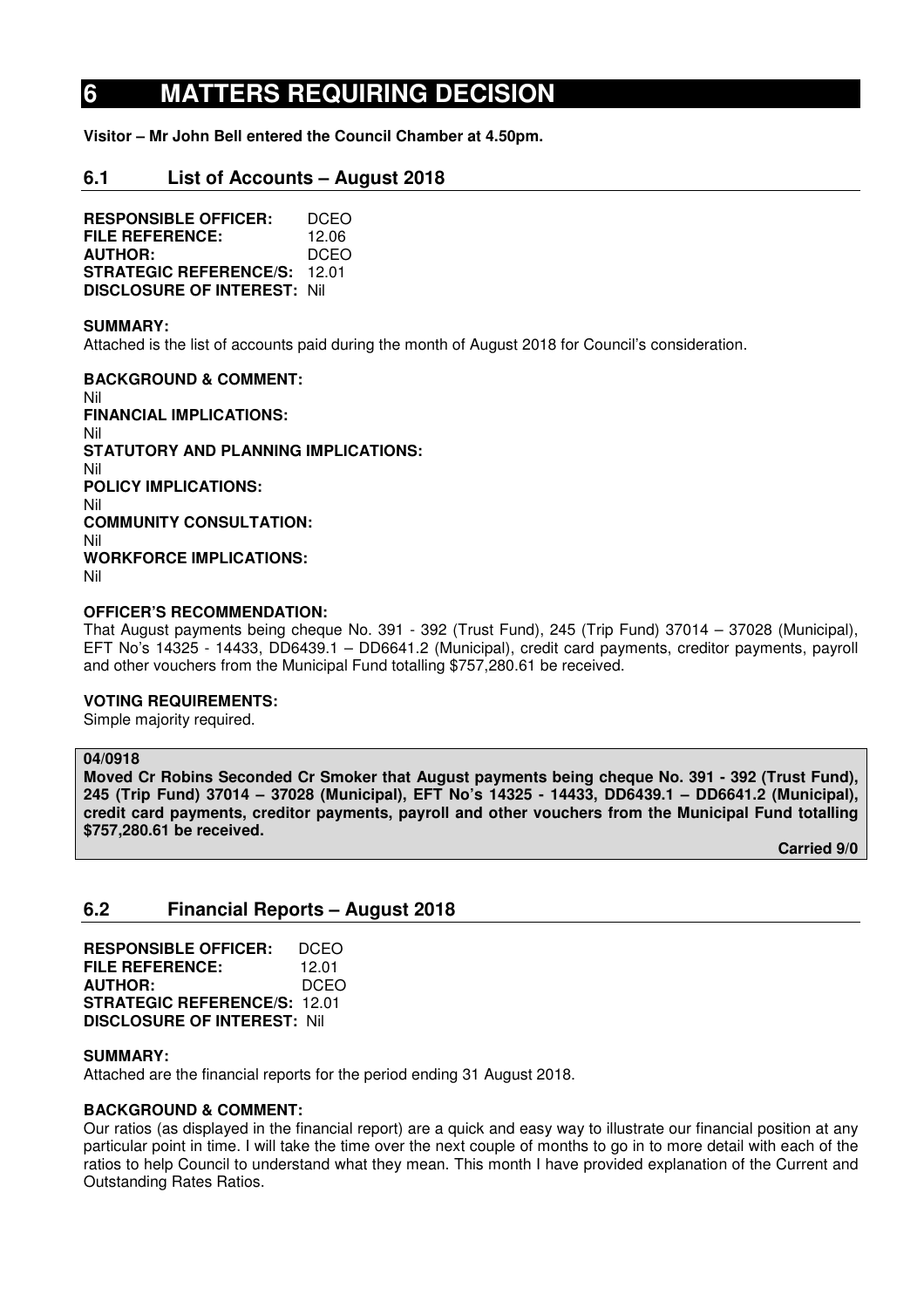#### **Current Ratio:**

The current ratio is a liquidity ratio that measures Council's ability to pay their short-term and long-term obligations. To gauge this ability, the current ratio considers Council's current total assets relative to that Council's current total liabilities. Assets included are total cash at bank, rates and debtors outstanding as well as stock on hand such as fuel and FRC stock. The liabilities included in the ratio are our creditors owing, our GST and tax payable accounts as well as employee provisions such as annual leave and current long service leave. When calculating this ratio we reduce the liabilities by the amount held in the leave reserve.

The higher this ratio is, the better, with an acceptable ratio being anything above 1.0. In August our current ratio is 12.53 which means we have more than 12 times the assets than are required to pay down our current debts.

#### **Outstanding Rates Ratio**

This ratio shows us the proportion of our rates raised which remain unpaid. In the previous month this ratio showed as very concerning. This was because rates had not yet been raised and all rates owing were outstanding. Even though the value of the balance outstanding was low compared to the value of rates we raise, as they were all from the 2017/2018 year the ratio was very high. We have since raised rates and the ratio has improved. Before the end of the year we would expect this ratio to be below 0.05 meaning that 5% of the value of the rates raised in 2018/19 remain unpaid.

#### **FINANCIAL IMPLICATIONS:**

Nil

#### **STATUTORY AND PLANNING IMPLICATIONS:**

Regulation 34 of the Local Government (Financial Management) Regulations 1996 requires local governments to prepare each month a statement of financial activity reporting on the revenue and expenditure of funds for the month in question.

#### **POLICY IMPLICATIONS:**  Nil **COMMUNITY CONSULTATION:**

Nil **WORKFORCE IMPLICATIONS:**  Nil

#### **OFFICER'S RECOMMENDATION:**

That Council endorse the monthly financial statement for the period ending 31 August 2018.

#### **VOTING REQUIREMENTS:**

Simple majority required.

## **05/0918**

**Moved Cr Lucchesi Seconded Cr Taylor that Council endorse the monthly financial statement for the period ending 31 August 2018.** 

 **Carried 9/0** 

## **6.3 Bitumen & Aggregate Tenders**

**NAME OF APPLICANT:** CEO **RESPONSIBLE OFFICER:** CEO **FILE REFERENCE:** 23.05 Plant tenders **AUTHOR:** CEO, Works Manager **STRATEGIC REFERENCE/S:** CSP 1.2.1 Transport network **DISCLOSURE OF INTEREST:** Cr Grant Robins

**Having completed a Declaration Form and handed the form to the CEO; Cr Robins declared a Financial Interest in Item 6.3 Bitumen and Aggregate Tenders and left the Council Chamber at 4.59pm.** 

#### **SUMMARY:**

In accordance with the adopted budget in terms of plant replacement and annual tenders for the supply of bitumen, aggregate and cartage tenders were called for;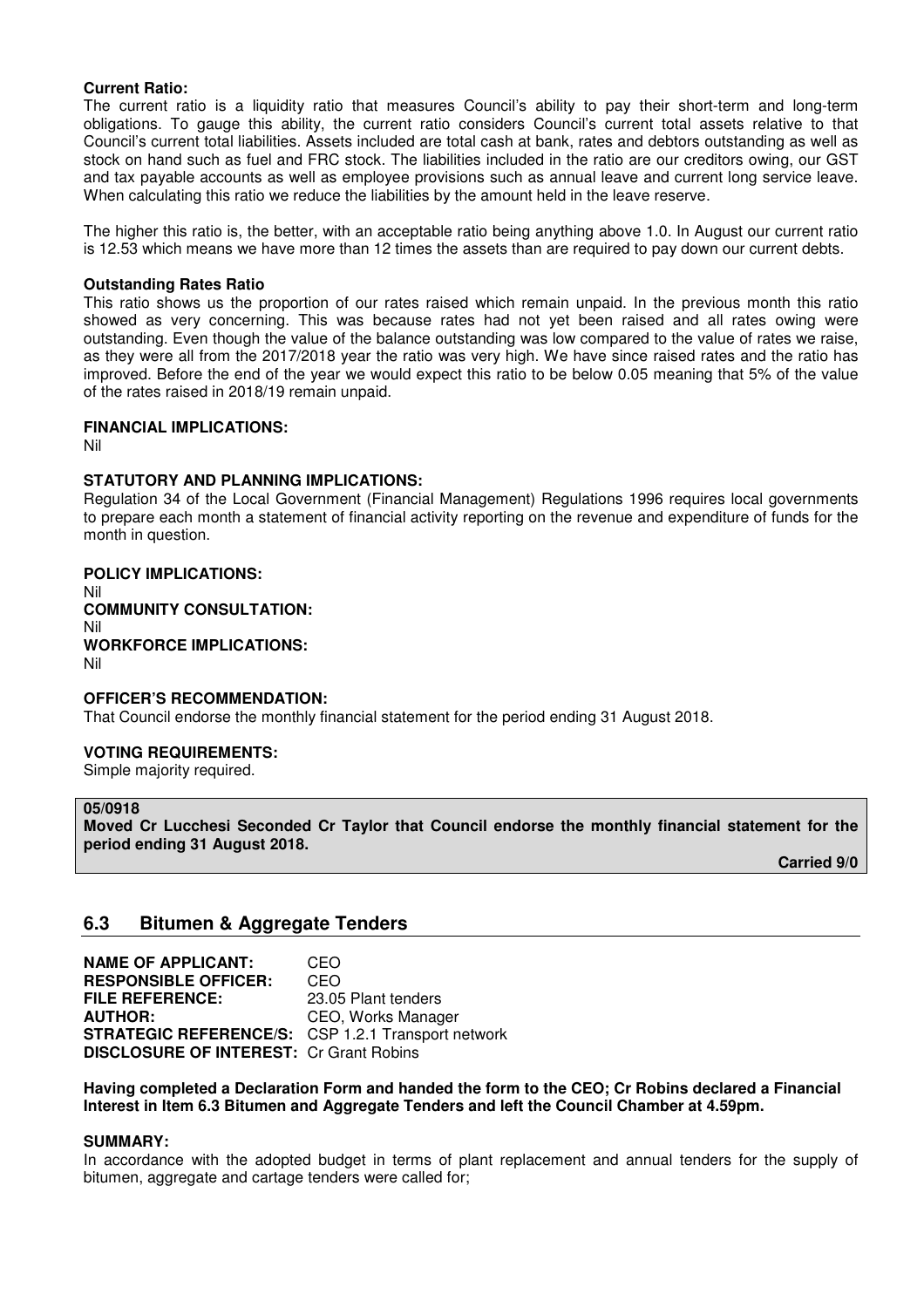#### **Annual Tenders**

- Item 4 Bitumen supply 2018/19.
- Item 5 Aggregate requirements and cartage for 2018/19.

#### **BACKGROUND & COMMENT:**

Tenders closed 4pm Friday 24 August 2018. Tenders were opened by staff after this time.

A table detailing tenders received has been prepared for the Council meeting.

#### **FINANCIAL IMPLICATIONS:**

Tenders meet expectations and apply to road construction jobs where the exact quantities can only be determined later and pricing is that sense is based more on unit cost.

## **STATUTORY AND TOWN PLANNING IMPLICATIONS:**

Nil

#### **POLICY IMPLICATIONS:**

The Shire policy A10 – Regional Price Preference policy would apply to these tenders received from local supplier businesses based in the Shire area. The Shire policy allows for an "up to 10% allowance/advantage for local suppliers.

#### **COMMUNITY CONSULTATION:**

Nil

#### **WORKFORCE IMPLICATIONS:**

Nil

## **RECOMMENDATIONS:**

- Bitumen- That the Shire of Kulin accept the tender price from Bitutek to supply the Shire bitumen requirements for 2018/19, at a unit litre rate of 1.00 dollar per litre, spreader hire \$125 hr and precoat at \$7.25 per tonne.
- Aggregate That the Shire of Kulin accept the tender from BGC for the supply of aggregate and the tender from Kulin Transport for cartage at a total cost of \$57,062.80 based on tender quantity estimates.

#### **VOTING REQUIREMENTS:**

Simple majority required.

| 06/0918     |                                                                                                                                                                                                                                     |
|-------------|-------------------------------------------------------------------------------------------------------------------------------------------------------------------------------------------------------------------------------------|
|             | Moved Cr Duckworth Seconded Cr Varone that for the following tenders;                                                                                                                                                               |
| Bitumen -   | That the Shire of Kulin accept the tender price from Bitutek to supply the Shire bitumen<br>requirements for 2018/19, at a unit litre rate of 1.00 dollar per litre, spreader hire \$125 hr<br>and precoat at \$7.25 per tonne and; |
| Aggregate - | That the Shire of Kulin accept the tender from BGC for the supply of aggregate (\$27245 on<br>estimates) and;                                                                                                                       |
| Cartage -   | the tender from Kulin Transport for cartage at a total cost of \$29,817.80 based on tender<br>quantity estimates and;                                                                                                               |
| Alternate - | That if GBC aggregate is found to be unsuitable due to high levels of dust on sampling<br>then the Hanson aggregate tender and Kulin Transport cartage be the next selected option.                                                 |
|             | <b>Carried 8/0</b>                                                                                                                                                                                                                  |

Note: The Officers recommendation was changed for clarity on the price of aggregate and cartage and to provide a second option if the BGC aggregate does not meet Shire dust standards.

#### **Cr Robins returned to the Council Chamber at 5.05pm.**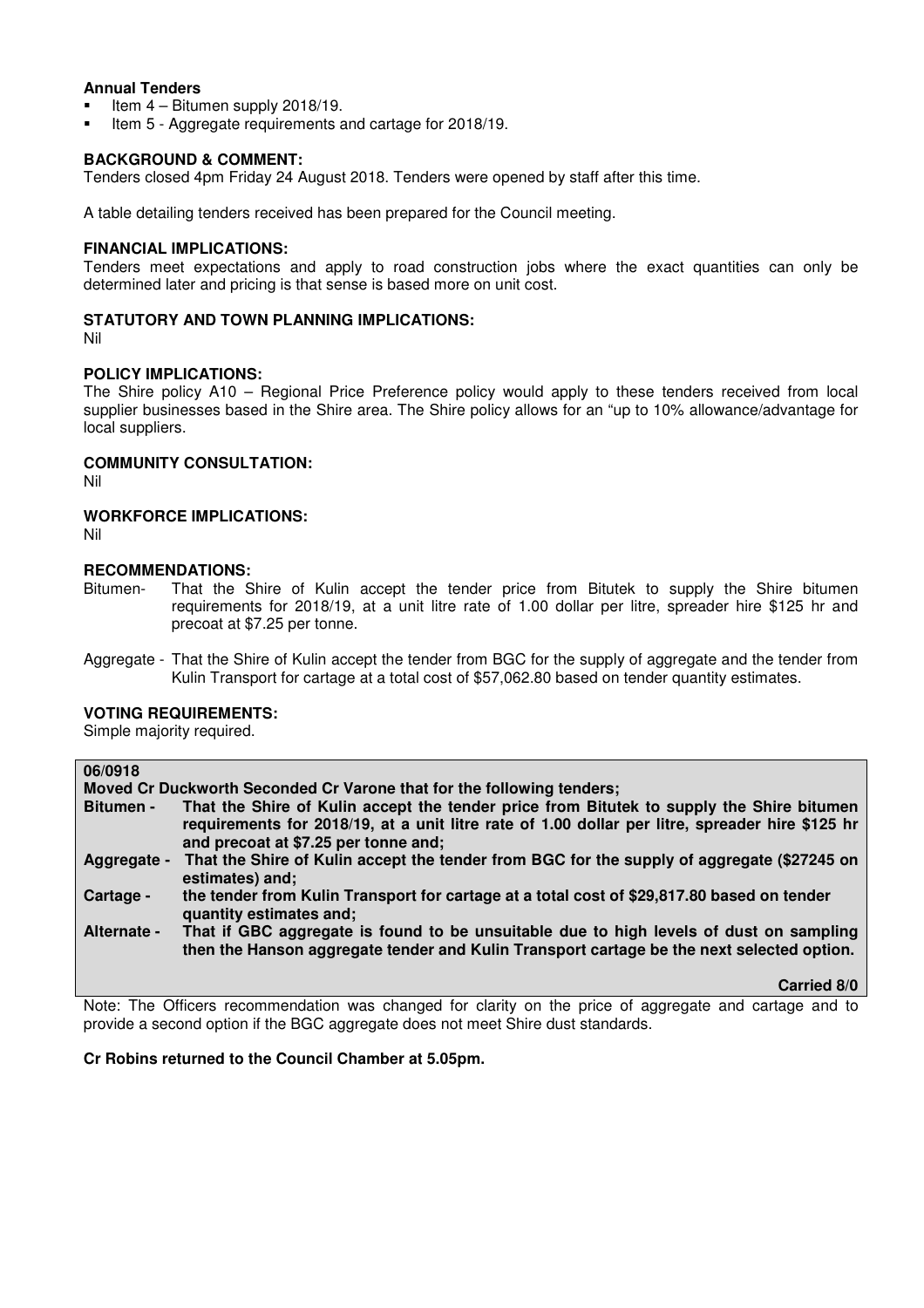**NAME OF APPLICANT:** Kulin Retirement Homes Inc. **RESPONSIBLE OFFICER:** CEO **FILE REFERENCE:** 25.02 **AUTHOR:** DCEO **DISCLOSURE OF INTEREST:** Nil

#### **SUMMARY:**

In past years the Kulin Retirement Homes has requested a refund of rates for their property in Gordon Street and Price St, Kulin. All service charges applicable for the property are to be paid by the committee.

#### **BACKGROUND & COMMENT:**

This year the committee has written to Council requesting that Council waive rates for both Kulinda Estate and the Workman Estate.

#### **FINANCIAL IMPLICATIONS**

The write off is allowed for in annual budget.

**STATUTORY AND TOWN PLANNING IMPLICATIONS:**  Nil **FINANCIAL IMPLICATIONS:** Nil **STATUTORY AND PLANNING IMPLICATIONS:**  Nil **POLICY IMPLICATIONS:** Nil **COMMUNITY CONSULTATION:** Nil **WORKFORCE IMPLICATIONS:** Nil

## **RECOMMENDATION:**

That Council rates levied to Kulin Retirement Homes totalling \$2,785.4527 for assessment number A1422, charged against Kulinda Village and \$6,808.88 for assessment number A95, charged against Workman Estate, be donated back to the organisation as they continue to operate as a not for profit community organisation.

## **VOTING REQUIREMENTS:**

Simple majority required.

#### **07/0918**

**Moved Cr Duckworth Seconded Cr McInnes that Council rates levied to Kulin Retirement Homes totalling \$2,785.4527 for assessment number A1422, charged against Kulinda Village and \$6,808.88 for assessment number A95, charged against Workman Estate, be donated back to the organisation as they continue to operate as a not for profit community organisation.** 

**Carried 9/0** 

## **6.5 Water Corporation – Purchase of Easement – Town Dams**

| <b>NAME OF APPLICANT:</b>          | CEO                              |
|------------------------------------|----------------------------------|
| <b>RESPONSIBLE OFFICER:</b>        | CEO                              |
| <b>FILE REFERENCE:</b>             | 32.02 Water – Irrigation Schemes |
| <b>AUTHOR:</b>                     | CEO                              |
| <b>DISCLOSURE OF INTEREST: Nil</b> |                                  |

**SUMMARY:** The Water Corporation seeking to purchase the pipeline easement (marked A on Deposited Plan 406807) for the underground sewer scheme which sits on Shire land for the Kulin town dams, being Part of Lot 20.

The easement was granted in 2005 by the Shire and now that the subdivision and ownership of town dam lots and sewer pond have been resolved, Water Corp wishes to take ownership of the easement.

The Water Corporation offer \$1500 for the land and have presented all paperwork to affect the sale.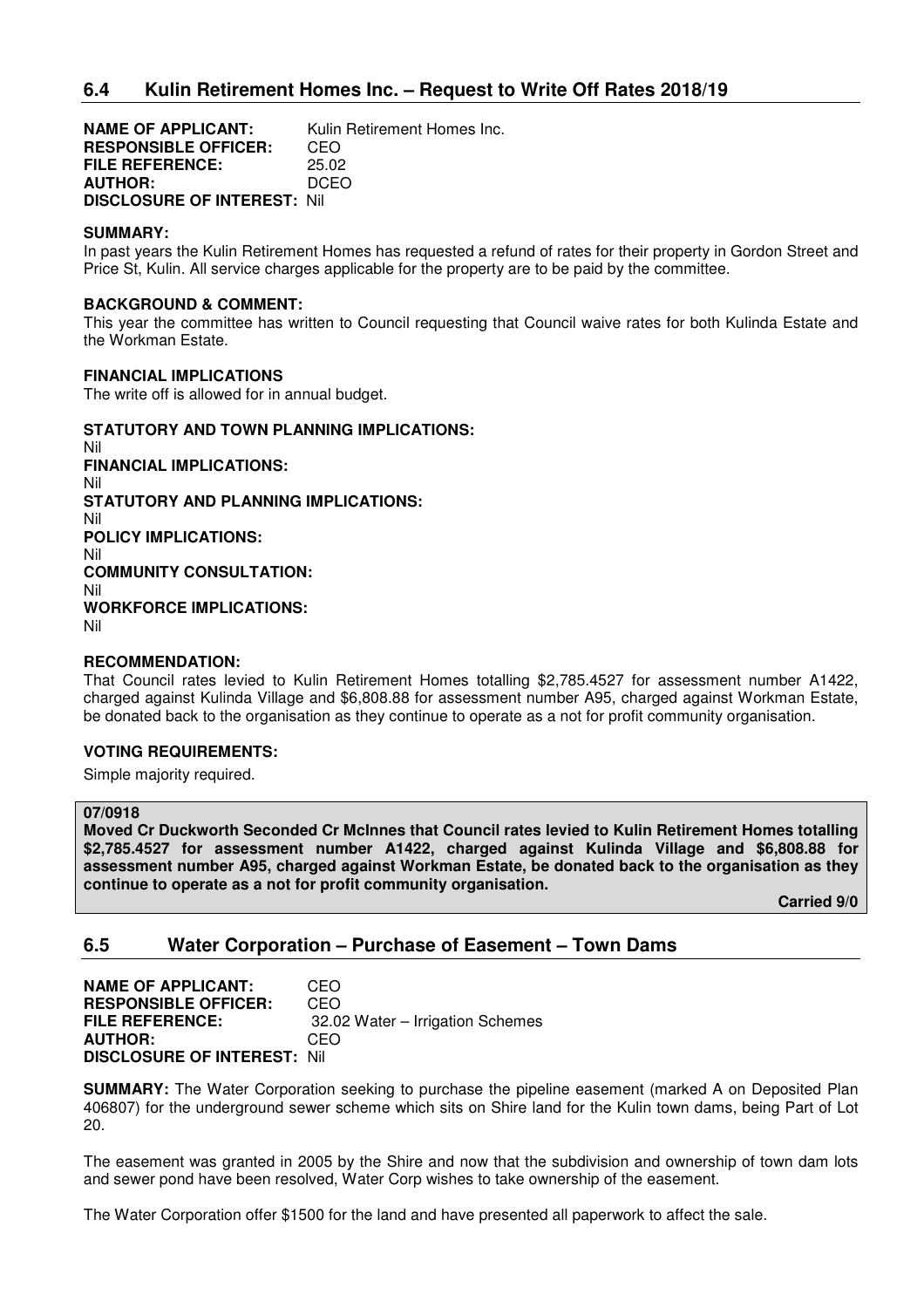#### **BACKGROUND & COMMENT:**

The Water Corporation seeking to purchase the pipeline easement (marked A on DP 406807) for the underground sewer scheme which sits on Shire land for the Kulin town dams, being Part of Lot 20.

The easement was granted in 2005 by the Shire and now that the subdivision and ownership of town dam lots and sewer pond have been resolved, Water Corp wishes to take ownership of the easement. The Water Corporation are making an offer of \$1500 for the easement.

Whilst the Water Corporation ownership will split Lot 20 into two pieces their main intent is to secure ownership over the sewer pipeline. The use of the land by the Shire will not be interrupted as that portion of the land is adjacent to the drain that fills the town dams and Jilakin Street, which at this point in time does not impact on the operations of both the Shire and Water Corporation.

The Shire is exempt from advertising the proposed sale or from sale by tender of the land under the Local Government Act, Section 3.58, as the Sale of land will be to a department or agency of the Crown or State; refer LG Act Administrative regulation 30 (2)(c)(ii).

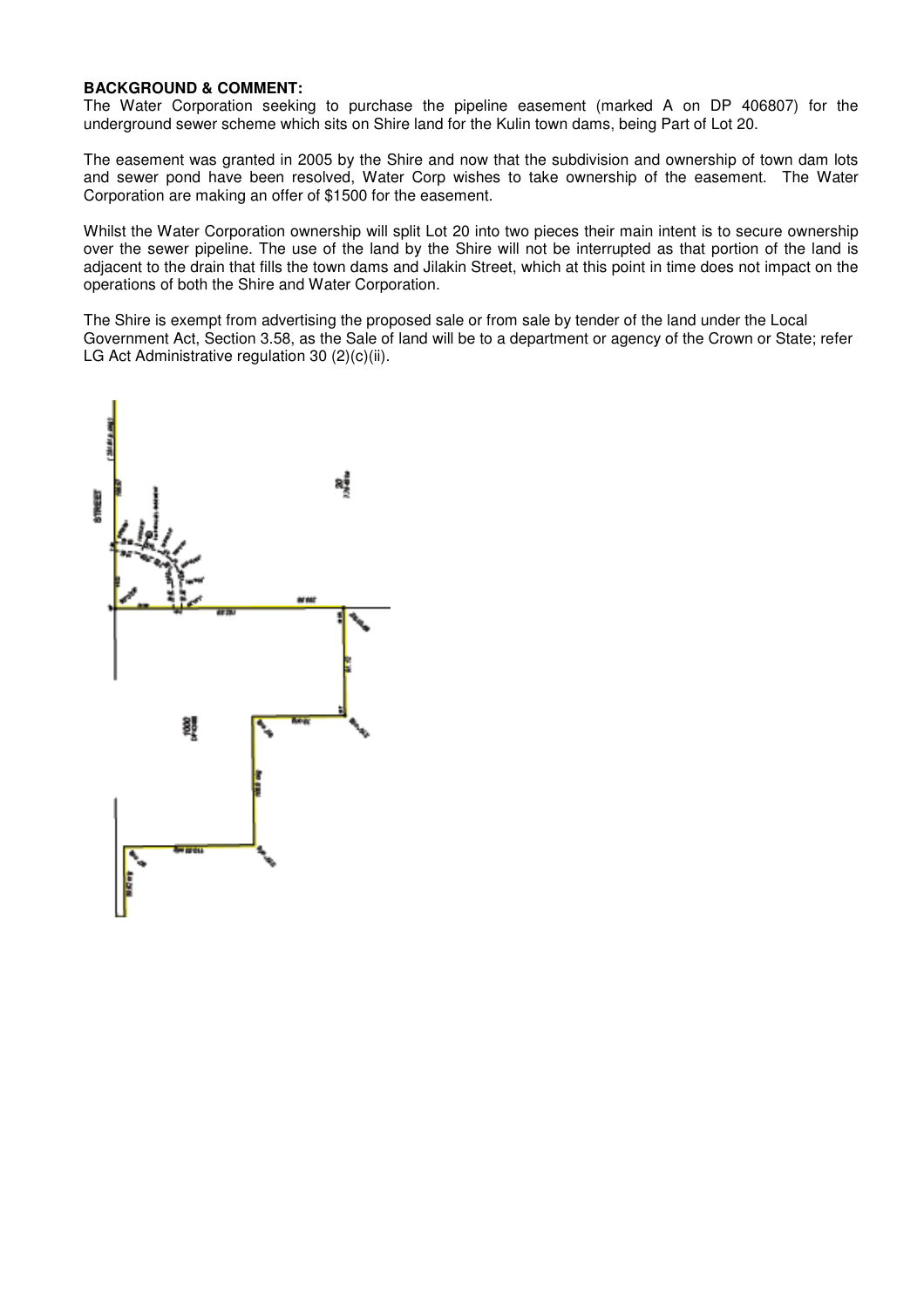

**Note: PDF File of Plans - sent with Agenda for enlargement.**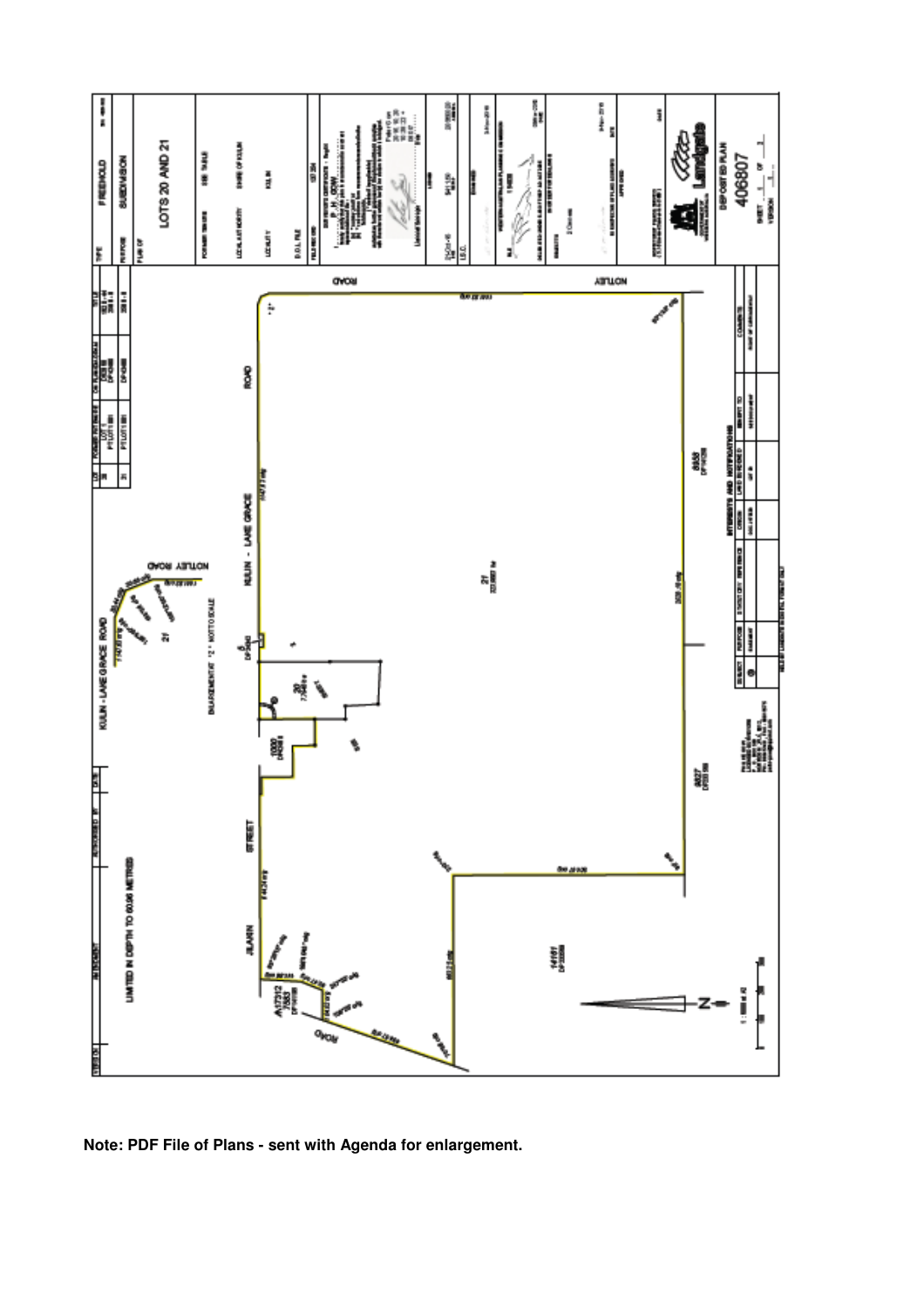**FINANCIAL IMPLICATIONS:** The Subdivision cost to the Shire was in the vicinity of \$6000; the sale of the easement will assist to recoup some of that cost.

#### **STATUTORY AND TOWN PLANNING IMPLICATIONS:**

The Shire went through a subdivision process to secure ownership from the Wilson farm throughout 2016 and 2017 and incurred all costs as part of the agreements with the Wilson's. The sale of the easement resolves the last remaining land ownership issue. The Wilson's have an agreement with the Shire to allow access to stock water in Lot 21.

The Shire is exempt from the disposition of property requirements (advertising the sale or sale by tender) of the Local Government Act, Section 3.58, as the Sale of land will be to a department or agency of the Crown or State; Administrative regulation 30 (2)(c)(ii).

#### **STRATEGIC IMPLICATIONS:**

Nil

#### **POLICY IMPLICATIONS:**

Nil

#### **COMMUNITY CONSULTATION: Nil**

#### **WORKFORCE IMPLICATIONS:** Nil

#### **OFFICER'S RECOMMENDATION**

That the Shire of Kulin sell Part Lot 20, Deposited Plan 406807 to the Water Corporation (Easement A) for consideration of \$1500 and sign all associated documentation to affect sale.

#### **VOTING REQUIREMENTS:**

Absolute majority required.

#### **08/0918**

**Moved Cr Robins Seconded Cr Taylor that the Shire of Kulin sell Part Lot 20, Deposited Plan 406807 to the Water Corporation (Easement A) for consideration of \$1500 and sign all associated documentation to affect sale.** 

**Carried 9/0** 

## **7 COMPLIANCE**

## **7.1 Compliance Reporting – General & Financial Compliance August 2018**

**NAME OF APPLICANT:** CEO **RESPONSIBLE OFFICER:** CEO **FILE REFERENCE:** 12.05 Compliance 12.06 – Accounting Compliance **STRATEGIC REFERENCE/S:** CBP 4.1 Civic Leadership, 4.1.8 Compliance methods **AUTHOR:** CEO/DCEO **DISCLOSURE OF INTEREST:** Nil

#### **SUMMARY:**

This report addresses General and Financial Compliance matters for August 2018. This process is not definitive, each month additional items and/or actions may be identified that are then added to the monthly checklist. Items not completed each month e.g. quarterly action - will be notations.

The report provides a guide to the compliance requirements being addressed as part of staff workloads and demonstrates the degree of internal audit being completed.

#### **BACKGROUND & COMMENT:**

The Compliance team and works staff commence the monthly compliance effort immediately after the Shire meeting each month. At that time, the executive support officer will email the assigned staff member their compliance requirements for the coming month.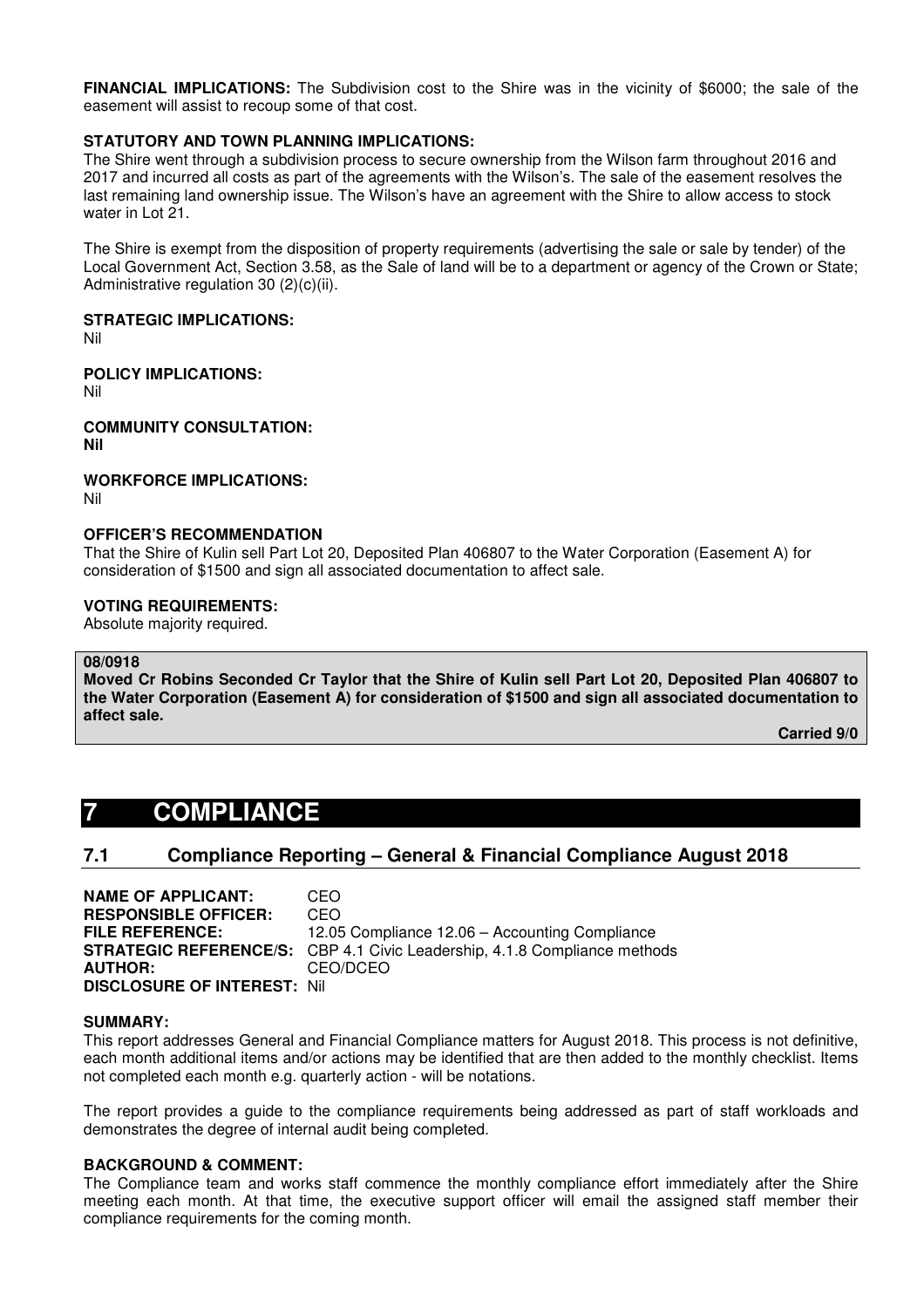As the month progresses, staff in conjunction with their manager, the CEO or DCEO will determine the extent of work/action needed to complete items. During Agenda week, the Compliance Team again meets to ensure the monthly report/list is reviewed and that compliance items are completed. In preparing the Agenda report, the CEO or DCEO will sign off on completed items.

Prior month items not completed previously will be reported in the following month so Council remains aware. Items Outstanding for April

**Water Licenses – Renew Water Reuse Licenses** –Original Water reuse Agreement has a 5 year life as of when the water is used. Written in 2010 for a 5 year period, the water reuse was not commenced until 2014, therefore Water Corp argue that the licence does not expire until Nov 2019. As this would prevent use for the 2019 summer, the Water Corp have agreed to commence the process of renewing the licence now, and will bring a draft to our next meeting. The reporting for the Reuse Scheme has been completed and acknowledged by Water Corp and the WA Public Health Department. – Completed

Outstanding Items May 2018 **Council Photo June Bi-annual - photo of current Council –** Sept meeting 2018

Outstanding Items July 2018 **Annual Report Preparation/Adoption –** Annual Report in production **Financial Interests Annual Returns –** Completed **Rate Exemptions - write-offs required for Annual Report –** this Agenda **-** Annual Report in production **Diaries for Councillors –** Diaries issued - Completed **RRG Direct Grant Payments Certificate of Completion - No – still to be finished and claimed R2RQuarterly Report due -** Due Sept, not yet completed. **Related Party Declarations - Councillor and CEO –** Completed **Rates Newsletter -** Completed **Community Cropping Land Annual Levy –** Completed **Spray clover Child care & residences -** Commenced **AACR Landfill Report 2018 -** Annual Return underway

Outstanding August **FRAC & Sporting Council AGM -** Scheduled for 22 October 2018

#### **FINANCIAL IMPLICATIONS:**

In terms of meeting compliance - normal administration expense. There may be items that require additional administrative effort to complete or require external assistance to resolve. In those cases, individual financial implications will be reported.

#### **STATUTORY AND PLANNING IMPLICATIONS:**

Nil

#### **POLICY IMPLICATIONS:**

Identified as necessary – this report Nil

## **COMMUNITY CONSULTATION:**

Nil

## **WORKFORCE IMPLICATIONS:**

Nil

#### **OFFICER'S RECOMMENDATION:**

That Council receive the General & Financial Compliance Report for August 2018 and note the matters of noncompliance.

## **VOTING REQUIREMENTS:**

Simple majority required.

#### **09/0918**

**Moved Cr Duckworth Seconded Cr Taylor that Council receive the General & Financial Compliance Report for August 2018 and note the matters of non-compliance.** 

**Carried 9/0**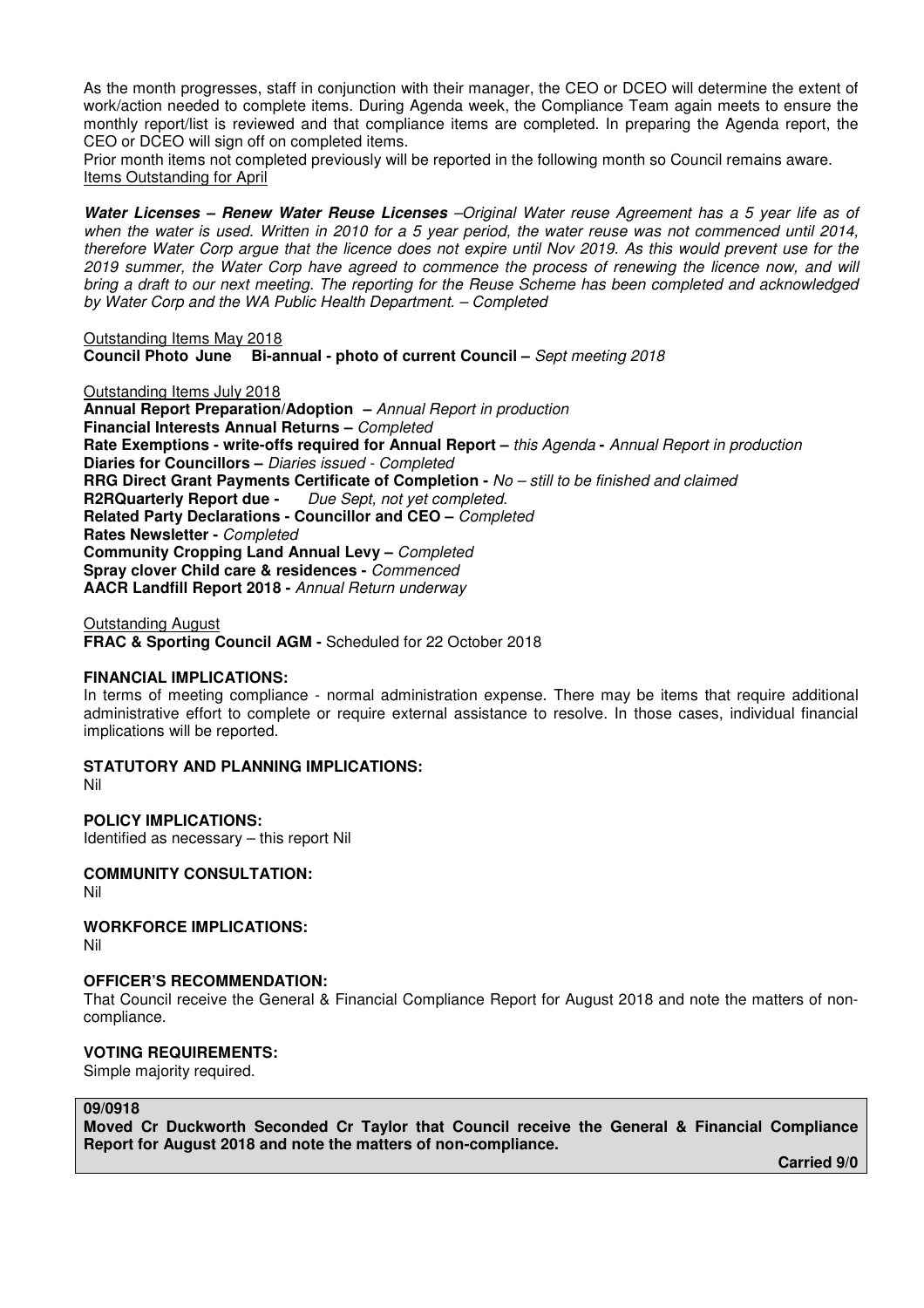**NAME OF APPLICANT: CEO<br>
RESPONSIBLE OFFICER: CEO RESPONSIBLE OFFICER: FILE REFERENCE:** 12.05 - Compliance **STRATEGIC REFERENCE/S:** CBP 4.1 Civic Leadership, 4.1.8 Compliance methods<br>**AUTHOR:** CEO **AUTHOR: DISCLOSURE OF INTEREST:** Cr Robbie Bowey **Having provided the CEO a Declaration Form Cr Bowey declared an Interest – Closely Associated** 

**Persons in relation to the approval under delegation to BOWEY, Robert & Roberta on the 21/8/2018 for a building license.** 

#### **SUMMARY:**

To report back to Council actions performed under delegated authority for the period ending 31 August 2018. To provide a comprehensive report listing of the delegations able to be exercised following adoption of a more substantial array of delegations in June 2017.

## **BACKGROUND & COMMENT:**

This report is prepared for Council detailing actions performed under delegated authority by the respective officers under each of the delegation headings:

## **ADMINISTRATION**

| <b>Policy</b>   | <b>Delegation</b>                                          | <b>Officers</b>                      |
|-----------------|------------------------------------------------------------|--------------------------------------|
| A1              | Acting Chief Executive Officer                             | (CEO)                                |
| A <sub>2</sub>  | Agreements for Payments of Debts to Council                | (CEO/DCEO)                           |
| A <sub>3</sub>  | Casual Hirer's Liability                                   | (CEO)                                |
| A4              | <b>Complaint Handling</b>                                  | (CEO)                                |
| A <sub>5</sub>  | Fees & Charges - Discounts                                 | (CEO/DCEO/MW/MLS/CRC)                |
| A <sub>6</sub>  | Investment of Surplus Funds                                | (CEO/DCEO)                           |
| A7              | IT & Social Media - Use Of                                 | (CEO)                                |
| A <sub>8</sub>  | Legal Advice, Representation & Cost Reimbursement          | (CEO)                                |
| A <sub>9</sub>  | Payments from Municipal and Trust Funds                    | (CEO-to<br>numerous staff - purchase |
| orders)         |                                                            |                                      |
| A10             | Use of Common Seal                                         | (CEO)                                |
| A11             | <b>Writing Off Debts</b>                                   | (CEO)                                |
| A12             | Housing                                                    | (CEO)                                |
| A13             | Procedure for Unpaid Rates Finance                         | (CEO)                                |
|                 | <b>GOVERNANCE</b>                                          |                                      |
| G <sub>1</sub>  | Applications for Planning Consent                          | (CEO)                                |
| G <sub>2</sub>  | <b>Building Licences and Swimming Pools</b>                | (EHO/Building Surveyor)              |
| G <sub>3</sub>  | Cemeteries Act 1986                                        | (CEO)                                |
| G4              | Health Act 1911 Provisions                                 | (EHO)                                |
|                 | <b>HUMAN RESOURCES</b>                                     |                                      |
| H1              | Grievance Procedures                                       | (CEO)                                |
|                 | <b>COMMUNITY SERVICES</b>                                  |                                      |
| CS <sub>1</sub> | Bushfire Control - Shire Plant for Use of                  | (CEO)                                |
| CS <sub>2</sub> | Bushfire Control - Plant Use for Adjoining Shires          | (CEO)                                |
| CS <sub>3</sub> | Bushfire Prohibited / Restricted Burning Periods - Changes | (Shire President/CEO)                |
| CS4             | <b>Bushfire Training Administration</b>                    | (CEO)                                |
| CS <sub>5</sub> | Cat Ownership Limit - Cat Control                          | (CEO)                                |
| CS <sub>6</sub> | Dog Control - Attacks                                      | (CEO)                                |
| CS7             | Dog Ownership Limit - Dog Control                          | (CEO)                                |
| CS8             | Sea Containers Use of - Town Planning                      | (CEO)                                |
| CS9             | Second Hand Dwellings                                      | (CEO)                                |
| <b>CS10</b>     | <b>Temporary Accommodation</b>                             | (CEO)                                |
| <b>CS11</b>     | Unauthorised Structures - Building Control                 | (CEO)                                |
| <b>CS12</b>     | Kulin Bush Races                                           | (Kulin Bush Races Committee)         |
| <b>CS13</b>     | Freebairn Recreation Club Committee                        | (FRC Club Committee)                 |
| <b>CS14</b>     | Kulin Child Care Centre Management Committee               | (KCCC Mgmt. Committee)               |
| <b>CS15</b>     | General - Community Services Practices                     | (CEO)                                |
| <b>CS20</b>     | <b>Seed Collection</b>                                     | (CEO)                                |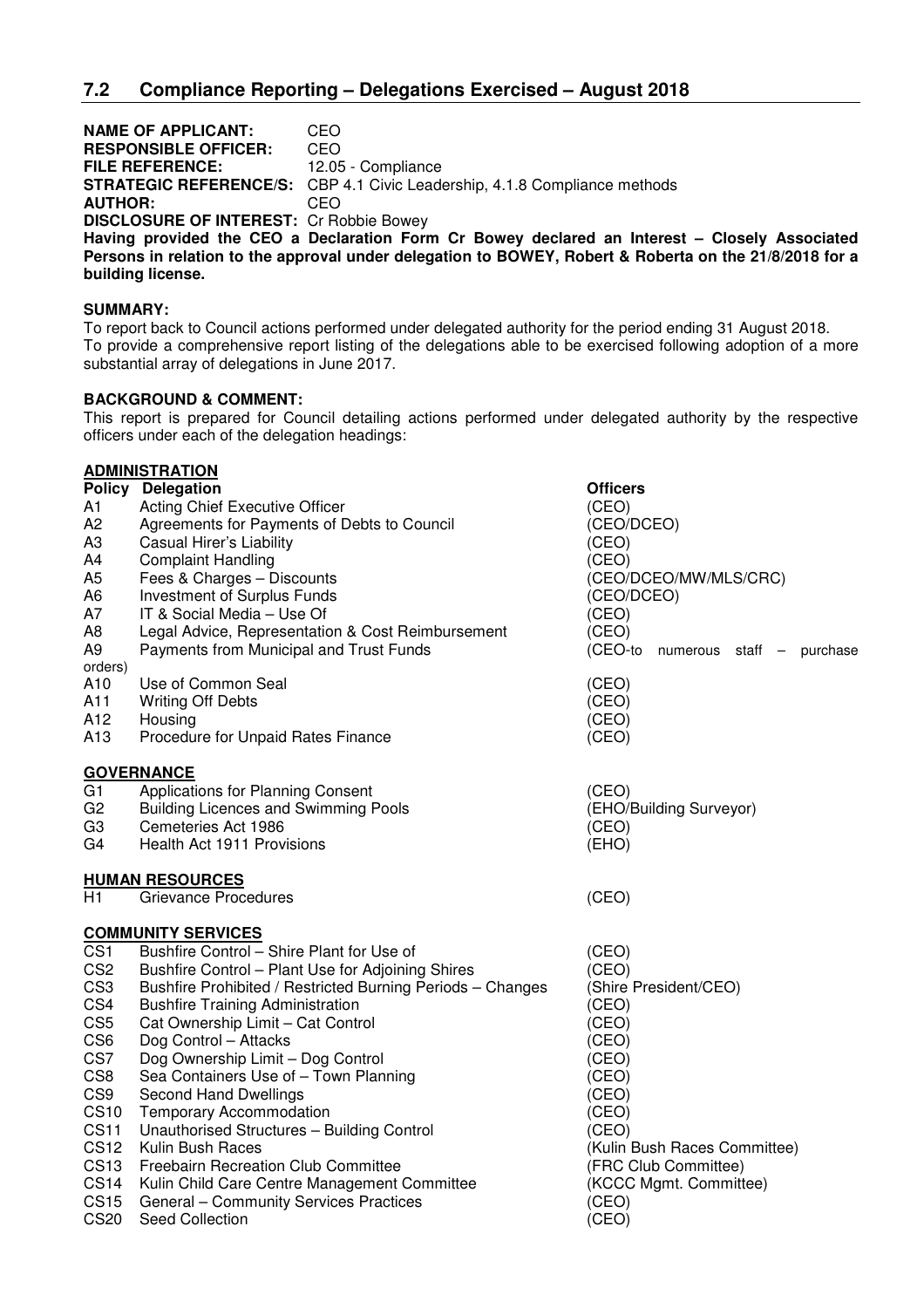## **WORKS**

| W <sub>1</sub>  | <b>Gravel Supplies</b>                   | (MW)  |
|-----------------|------------------------------------------|-------|
| W <sub>2</sub>  | Roads - Clearing                         | (CEO) |
| W3              | Roads - Damage to                        | (MW)  |
| W4              | Roads - Roadside Markers - Management of | (MW)  |
| W5              | Stormwater Drainage                      | (MW)  |
| W6              | <b>Street Trees</b>                      | (CEO) |
| W7              | Streetscape – Improvements               | (CEO) |
| W8              | Roadside Burning                         | (MW)  |
| W9              | <b>Temporary Road Closures</b>           | (MW)  |
| W <sub>10</sub> | General - Works Practices Approvals      |       |

## **COMMENT:**

The following details the delegations exercised within the Shire relative to the delegated authority for the month of June 2018 and are submitted to Council for information (excluding delegations under A9, Payments – refer to individual order and payment listed in Accounts paid).

## **A11 Write Off Debts A217 Brandis (Tractor Wreckers)**

Write of \$5.65 interest applied to the rates debt by Shire – Land having been handed back to Landgate.

#### **G2 Building Licences**

21/8/18 Lot 8955 No. 362 Bowey Road Kulin, BOWEY, Robert & Roberta Builder- Wilkon Building Services BA1, House / Dwelling

23/8/18 Lot 2480 Varley Road North, Holt Rock 6365 - Global Ag Properties (Varley Farm) Supplier - Cavalier Portables & Farm Homes - BA2 2 New Transportable Workers Accommodation Dongas + New Kitchen to replace old one

## **CS20 Seed Collection**

Issued 12 month Licence to Rod House, 2/7 The Avenue, Crawley 6009 for: seed collection and nectar sampling for DHA levels. The process involves washing out the bowl of ten individual flowers per plant with 10 micro litres **CS 20 Seed Collection** 

Issued a 12 month Licence for Mr Graeme Stockfeld of Rijk Zwaan Australia Pty. Ltd, PO Box 284, Daylesford 3460 VIC for seed collection. Normally collect only a very small amount of seed. In order to have sufficient seed

for disease testing then usually multiply that seed in own greenhouses. Can either provide a proportion of the seed collected.

## **STATUTORY ENVIRONMENT:**

Building Act 2011 Bushfires Act 1954 Cemeteries Act 1986 Health (Asbestos) Regulations 1992; Health (Miscellaneous Provisions) Act 1911; Local Government Act 1995 Public Health Act 2016 Shire of Kulin TPS2 Town Planning Development Act Town Planning Scheme Trustees Act, Part III, Criminal Procedure Act 2004;

## **FINANCIAL IMPLICATIONS:**

Nil in terms of exercising delegation and reporting to Council though there may be financial implications in the case of each delegation exercised.

**STATUTORY AND PLANNING IMPLICATIONS:**  Nil **POLICY IMPLICATIONS:**  There are no known policy implications relating to this report. **COMMUNITY CONSULTATION:**  Nil **WORKFORCE IMPLICATIONS:**  Nil

**OFFICER'S RECOMMENDATION:**  That Council receive the Delegation Exercised Report for August 2018.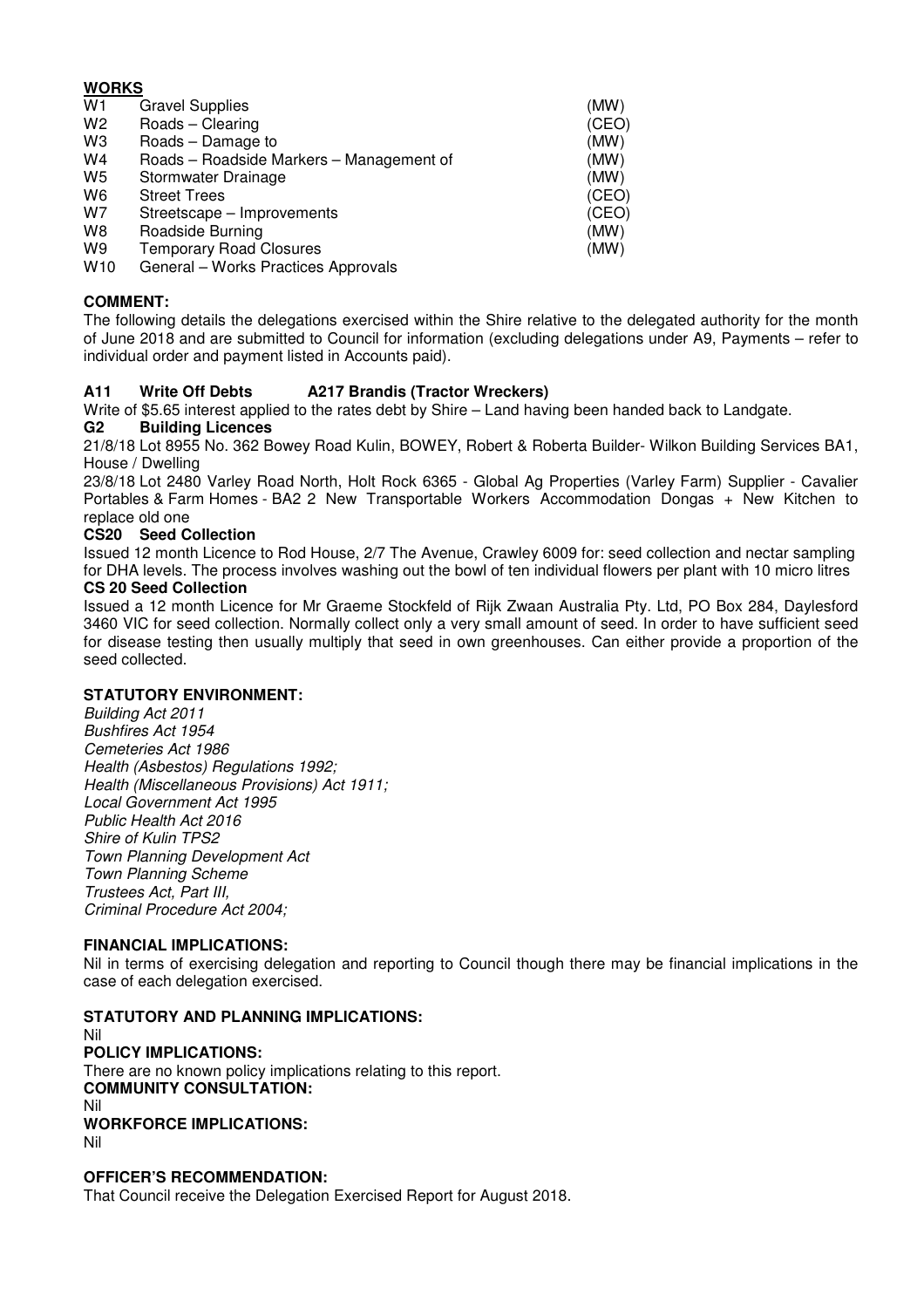#### **VOTING REQUIREMENTS:**

Simple majority required.

## **10/0918**

**Moved Cr Smoker Seconded Cr Taylor that Council receive the Delegation Exercised Report for August 2018.** 

**Carried 9/0** 

## **ELECTED MEMBERS MOTIONS OF WHICH PREVIOUS NOTICE HAS BEEN GIVEN**

Nil

## **9 NEW BUSINESS OF AN URGENT NATURE INTRODUCED BY DECISION OF MEETING**

## **9.1 Plant Tenders – Steel Drum Roller Tender**

| <b>NAME OF APPLICANT:</b>            | CEO                 |
|--------------------------------------|---------------------|
| <b>RESPONSIBLE OFFICER:</b>          | CEO/WM              |
| <b>FILE REFERENCE:</b>               | 23.05 Plant Tenders |
| <b>AUTHOR:</b>                       | CEO                 |
| <b>STRATEGIC REFERENCE/S: Budget</b> |                     |
| <b>DISCLOSURE OF INTEREST: Nil</b>   |                     |

#### **SUMMARY:**

In accordance with the adopted budget, tenders have been called for a replacement Steel Drum Roller with a trade or outright sale PE 27 Hamm roller

#### **BACKGROUND & COMMENT:**

Tenders for the listed items close at 4pm on Monday 17 September 2018. After tenders closed, a table detailing tenders received was prepared.

| Steel Drum Roller Tenders (changeover budget \$140,000 nett)             |                                  |                                                |                                  |                                                                                                                                                            |                          |                               |                              |              |                                                  |                    |                                    |
|--------------------------------------------------------------------------|----------------------------------|------------------------------------------------|----------------------------------|------------------------------------------------------------------------------------------------------------------------------------------------------------|--------------------------|-------------------------------|------------------------------|--------------|--------------------------------------------------|--------------------|------------------------------------|
| <b>Tenderer</b>                                                          | <b>Model</b>                     | <b>Operating</b><br>Weight                     | Engine                           | <b>Warranty</b><br>PT - power train                                                                                                                        | <b>Delivery</b>          |                               | Price                        | <b>Trade</b> |                                                  | <b>Nett</b>        | <b>Optional</b><br><b>Extras</b>   |
| <b>Tutt Bryant</b><br>Equipment                                          | Bomag<br>BW213D-5                | 12,510 kg                                      | Duetz<br>4 cyl<br>90 kiw         | 36mth/3000hrs<br>48mth/4000hrs PT                                                                                                                          | $3-4$ wks                | \$                            | 148,500                      | \$30,000     | \$                                               | 118,500            | <b>Compaction Meter</b><br>\$3,460 |
|                                                                          |                                  |                                                |                                  |                                                                                                                                                            | <b>No Trade</b>          | $\overline{\mathbf{s}}$       | 141,000                      |              | \$                                               | 141,000            |                                    |
| <b>GCM Agencies</b><br><b>NSW</b><br>Service:<br>MK&P<br><b>Burswood</b> | Multipac<br>115H                 | 15,400 kg                                      | Cummins<br>4 cyl<br><b>116kw</b> | 36 mths<br>5yr/5,000hr<br>engine/hyd pump<br>& motors                                                                                                      | 2 wks                    | \$                            | 125.000                      | \$18,000     | -\$                                              | 107.000            |                                    |
|                                                                          | <b>Multipac</b><br>113H          | 13,400 kg                                      | Cummins<br>4 cyl<br><b>116kw</b> | 36 mths<br>5yr/5,000hr<br>engine/hyd pump<br>& motors                                                                                                      | $3-4$ wks                | $\sqrt{3}$                    | 117,000                      | \$18,000     | $\overline{\mathcal{S}}$                         | 99.000             |                                    |
| Westrac                                                                  | Caterpillar<br>CS64B             | 12,355 kg                                      | Cat C4.4<br>96 kw                | 36mths/3000hrs                                                                                                                                             | 2 wks<br>No Irade        | \$<br>$\overline{\mathbf{s}}$ | 136,550<br>134,550           | \$18,500     | -\$<br>$\mathfrak{F}$<br>$\overline{\mathbb{S}}$ | 118,050<br>134,550 |                                    |
| <b>Wirtgen Aust</b>                                                      | <b>HAMM</b><br>3412              | 12,200 kg                                      | Deutz<br>4 cyl<br><b>100kw</b>   | 36mths/4,000hrs                                                                                                                                            | 2-4 wks<br>No Trade      | S<br>$\overline{\mathbf{s}}$  | 135,000 \$ 30,000<br>131,900 |              | ⊺\$<br>\$                                        | 105,000<br>131,900 |                                    |
| <b>Dynapac</b>                                                           | <b>Dynapac</b><br><b>CA3500D</b> | 12,100kg                                       | Cummins<br>97kw                  | 12mths 1500hrs                                                                                                                                             | 4 wks<br>No Trade        | \$<br>$\mathbf{s}$            | 131,000<br>129.000           | \$20,000     | \$<br>$\overline{\mathbf{r}}$                    | 111,000<br>129,000 |                                    |
|                                                                          | <b>CA4600D</b>                   | 13,700kg                                       | Cummins<br><b>128kw</b>          | 12mths 1500hrs                                                                                                                                             | 2 wks<br><b>No Trade</b> | \$<br>$\overline{\mathbb{S}}$ | 144,000<br>142,000           | \$20,000     | \$<br>\$                                         | 124,000<br>142,000 |                                    |
| Manheim                                                                  |                                  |                                                |                                  | <b>OUTRIGHT PURCHASE PRICE</b>                                                                                                                             |                          | $\mathfrak{F}$                | 24,545                       |              | \$                                               | 24,545             |                                    |
|                                                                          |                                  |                                                |                                  |                                                                                                                                                            | <b>BUDGET</b>            | S                             | 140,000                      |              |                                                  | \$110,005.00       |                                    |
|                                                                          |                                  |                                                |                                  | Recommendation: That Council accept the tender submitted by Westrac for the supply of a CAT CS64B for \$134,550 and sell the trade to Manheim for \$24,545 |                          |                               |                              |              |                                                  |                    |                                    |
|                                                                          |                                  | with a changeover price of \$110,005 GST Excl. |                                  |                                                                                                                                                            |                          |                               |                              |              |                                                  |                    |                                    |